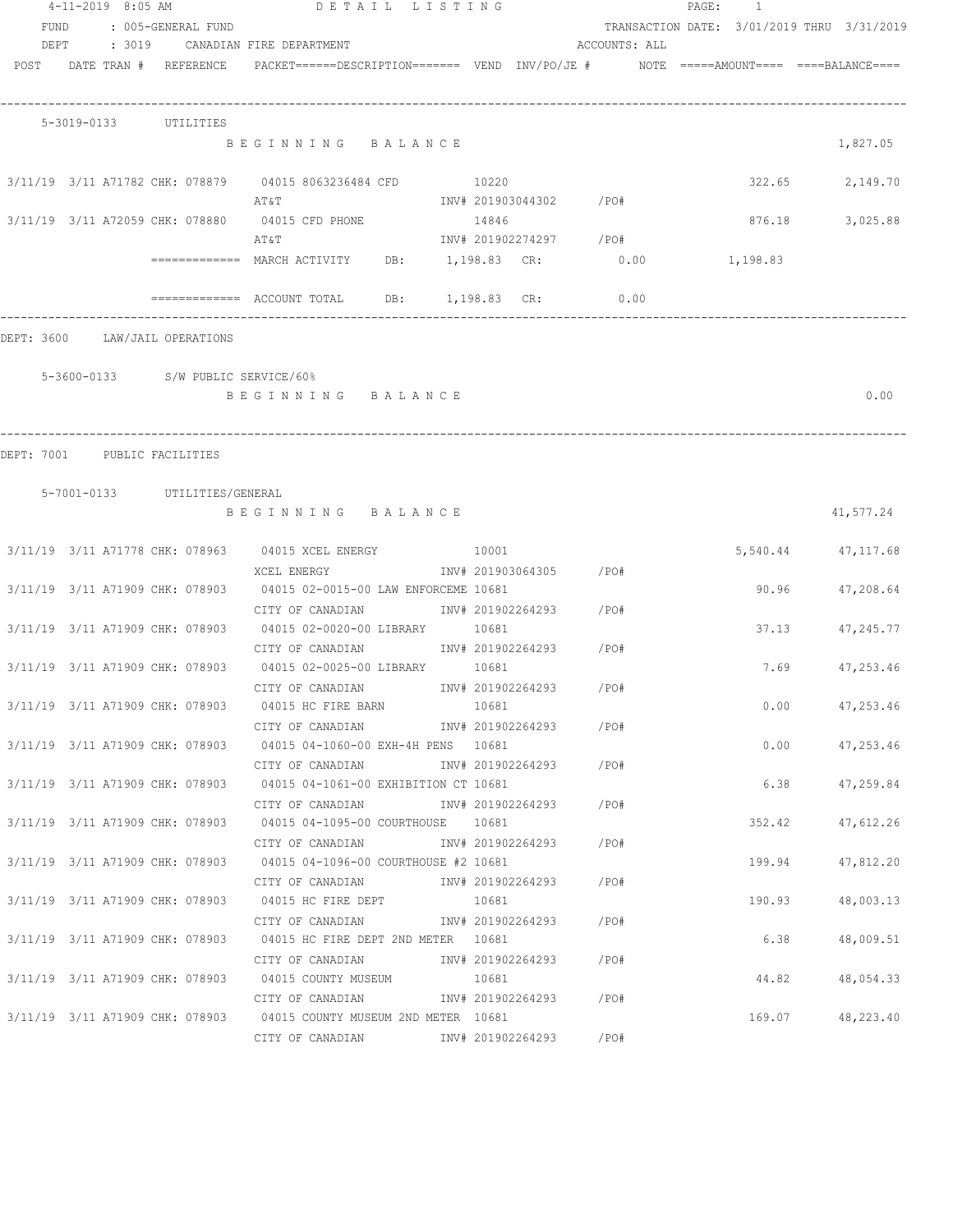|                              | $4 - 11 - 2019$ 8:05 AM |                       | DETAIL LISTING                                                                       |                   |                               |      | PAGE: | 2                                          |           |
|------------------------------|-------------------------|-----------------------|--------------------------------------------------------------------------------------|-------------------|-------------------------------|------|-------|--------------------------------------------|-----------|
| FUND                         |                         | : 005-GENERAL FUND    |                                                                                      |                   |                               |      |       | TRANSACTION DATE: 3/01/2019 THRU 3/31/2019 |           |
| DEPT                         |                         |                       | : 7001 PUBLIC FACILITIES                                                             |                   | ACCOUNTS: ALL                 |      |       |                                            |           |
| POST                         |                         | DATE TRAN # REFERENCE | PACKET======DESCRIPTION======= VEND INV/PO/JE # NOTE =====AMOUNT==== ====BALANCE==== |                   |                               |      |       |                                            |           |
|                              |                         |                       |                                                                                      |                   |                               |      |       |                                            |           |
|                              |                         |                       | 3/11/19 3/11 A71909 CHK: 078903 04015 BALLPARK                                       | 10681             |                               |      |       | 0.00                                       | 48,223.40 |
|                              |                         |                       |                                                                                      |                   |                               |      |       |                                            |           |
|                              |                         |                       | 3/11/19 3/11 A71956 CHK: 078932 04015 OTHER METERS 12592                             |                   |                               |      |       | 1,594.89                                   | 49,818.29 |
|                              |                         |                       | NORTH PLAINS ELECTRIC CO- INV# 201903064306 / PO#                                    |                   |                               |      |       |                                            |           |
|                              |                         |                       | 3/11/19 3/11 A71956 CHK: 078932 04015 GEM VOTING BOOTH 12592                         |                   |                               |      |       | 151.76                                     | 49,970.05 |
|                              |                         |                       | NORTH PLAINS ELECTRIC CO- INV# 201903064306                                          |                   | /PO#                          |      |       |                                            |           |
|                              |                         |                       | 3/11/19 3/11 A72207 CHK: 078981 04020 040-001-1415-01-LIBRARY 13824                  |                   |                               |      |       | 172.95                                     | 50,143.00 |
|                              |                         |                       | WEST TEXAS GAS, INC                                                                  | INV# 201903114316 | $/$ PO#                       |      |       |                                            |           |
|                              |                         |                       | 3/11/19 3/11 A72207 CHK: 078981 04020 040-001-4000-01 EX CENTE 13824                 |                   |                               |      |       | 1,250.93                                   | 51,393.93 |
|                              |                         |                       | WEST TEXAS GAS, INC NOT INV# 201903114316                                            |                   | /PO#                          |      |       |                                            |           |
|                              |                         |                       | 3/11/19 3/11 A72207 CHK: 078981 04020 040-001-5735-02-MUSEUM 13824                   |                   |                               |      |       | 186.68                                     | 51,580.61 |
|                              |                         |                       | WEST TEXAS GAS, INC                                                                  | INV# 201903114316 | /PO#                          |      |       |                                            |           |
|                              |                         |                       | 3/11/19 3/11 A72207 CHK: 078981 04020 040-001-5815-01-BALLPARK 13824                 |                   |                               |      |       | 25.54                                      | 51,606.15 |
|                              |                         |                       | WEST TEXAS GAS, INC                                                                  |                   | INV# 201903114316 / PO#       |      |       |                                            |           |
|                              |                         |                       | 3/11/19 3/11 A72207 CHK: 078981 04020 040-001-5810-01-PAVILION 13824                 |                   |                               |      |       | 263.71                                     | 51,869.86 |
|                              |                         |                       | WEST TEXAS GAS, INC METALLY 201903114316 / PO#                                       |                   |                               |      |       |                                            |           |
|                              |                         |                       | 3/11/19 3/11 A72207 CHK: 078981 04020 040-001-1405-01 COURTHOU 13824                 |                   |                               |      |       | 401.83                                     | 52,271.69 |
|                              |                         |                       | WEST TEXAS GAS, INC MONTH 201903114316                                               |                   | /PO#                          |      |       |                                            |           |
|                              |                         |                       | 3/11/19 3/11 A72207 CHK: 078981 04020 040-013-0045-00 CFD MAIN 13824                 |                   |                               |      |       | 212.35                                     | 52,484.04 |
|                              |                         |                       | WEST TEXAS GAS, INC NOT INV# 201903114316                                            |                   | / PO#                         |      |       |                                            |           |
|                              |                         |                       | 3/11/19 3/11 A72207 CHK: 078981 04020 040-013-0045-00 CFD MAIN 13824                 |                   |                               |      |       | 437.69                                     | 52,921.73 |
|                              |                         |                       | WEST TEXAS GAS, INC MOV# 201903114316 / PO#                                          |                   |                               |      |       |                                            |           |
|                              |                         |                       | ============= MARCH ACTIVITY DB: 11,344.49 CR: 0.00                                  |                   |                               |      |       | 11,344.49                                  |           |
|                              |                         |                       |                                                                                      |                   |                               |      |       |                                            |           |
|                              |                         |                       | $\overline{\phantom{X}}$ ============= ACCOUNT TOTAL DB: 11,344.49 CR:               |                   | 0.00                          |      |       |                                            |           |
|                              |                         |                       |                                                                                      |                   |                               |      |       |                                            |           |
| DEPT: 7016 CEMETERY          |                         |                       |                                                                                      |                   |                               |      |       |                                            |           |
|                              |                         |                       |                                                                                      |                   |                               |      |       |                                            |           |
|                              |                         | 5-7016-0133 UTILITIES |                                                                                      |                   |                               |      |       |                                            |           |
|                              |                         |                       | BEGINNING BALANCE                                                                    |                   |                               |      |       |                                            | 23.95     |
|                              |                         |                       |                                                                                      |                   |                               |      |       |                                            |           |
|                              |                         |                       |                                                                                      |                   |                               |      |       |                                            |           |
| *-*-*-*-*-*-*-*-*-*-*-*-*-*- |                         |                       | 000 ERRORS IN THIS REPORT!                                                           |                   | *-*-*-*-*-*-*-*-*-*-*-*-*-*-* |      |       |                                            |           |
|                              |                         |                       |                                                                                      |                   |                               |      |       |                                            |           |
|                              |                         |                       | ** REPORT TOTALS ** --- DEBITS --- -- -- CREDITS ---                                 |                   |                               |      |       |                                            |           |
|                              |                         |                       | BEGINNING BALANCES:                                                                  | 43,428.24         |                               |      | 0.00  |                                            |           |
|                              |                         |                       | REPORTED ACTIVITY:                                                                   | 12,543.32         |                               | 0.00 |       |                                            |           |
|                              |                         |                       | ENDING BALANCES:                                                                     | 55,971.56         |                               | 0.00 |       |                                            |           |
|                              |                         |                       | TOTAL FUND ENDING BALANCE:                                                           | 55,971.56         |                               |      |       |                                            |           |
|                              |                         |                       |                                                                                      |                   |                               |      |       |                                            |           |
| FUND: 010-AIRPORT            |                         |                       |                                                                                      |                   |                               |      |       |                                            |           |
| DEPT: 7010                   | AIRPORT                 |                       |                                                                                      |                   |                               |      |       |                                            |           |
|                              |                         |                       |                                                                                      |                   |                               |      |       |                                            |           |
|                              | 5-7010-0133             | UTILITIES             |                                                                                      |                   |                               |      |       |                                            |           |
|                              |                         |                       | BEGINNING BALANCE                                                                    |                   |                               |      |       |                                            | 2,265.01  |
|                              |                         |                       |                                                                                      |                   |                               |      |       |                                            |           |
|                              |                         |                       | 3/11/19 3/11 A72068 CHK: 001459 04019 AT&T                                           | 10220             |                               |      |       | 194.17                                     | 2,459.18  |
|                              |                         |                       | AΤ&Τ                                                                                 | INV# 201903044303 | /PO#                          |      |       |                                            |           |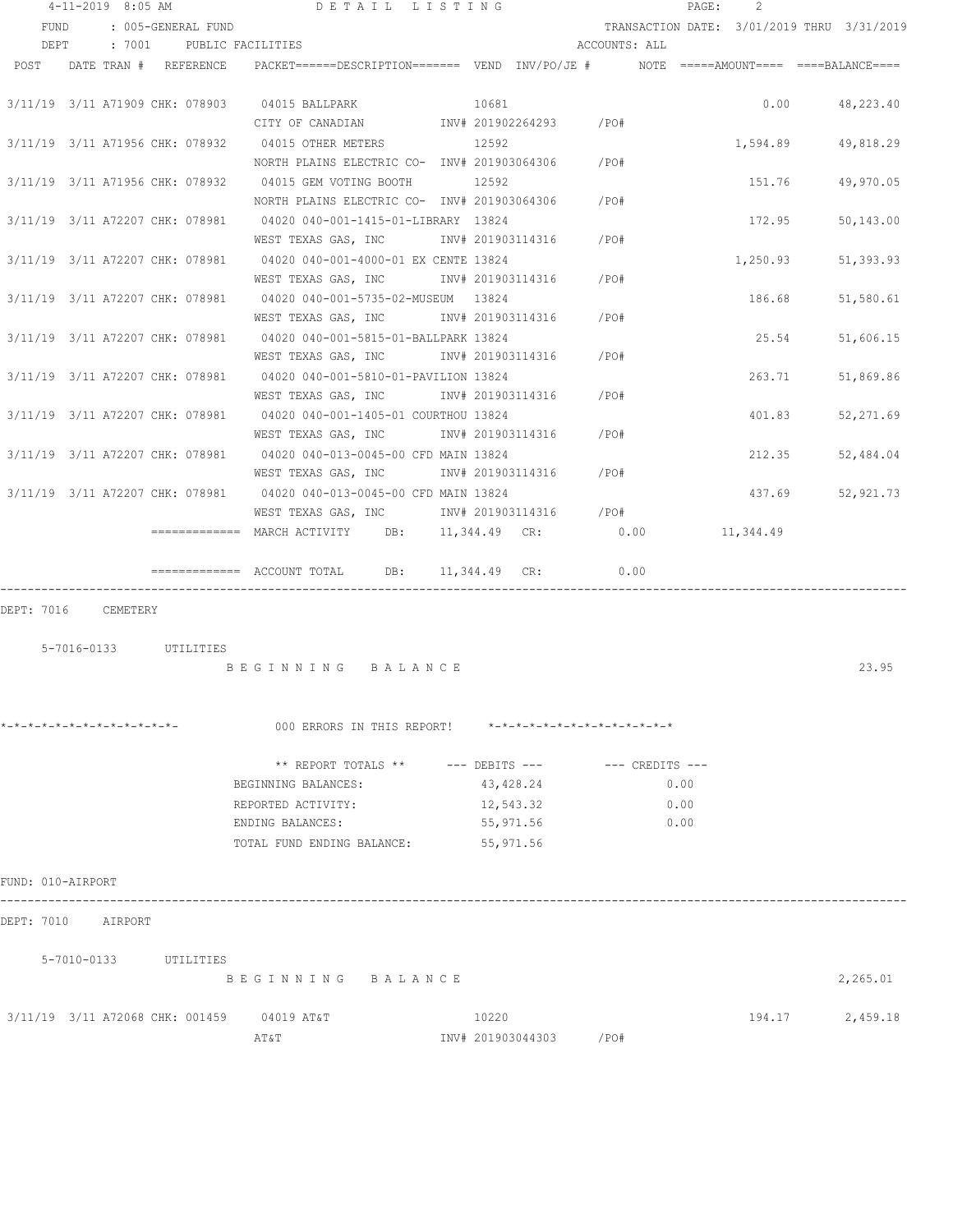| 4-11-2019 8:05 AM             |  |               |                   |                             |                                                                                         | DETAIL LISTING |       |  |                                  |               |      | PAGE:    | -3                                         |                 |
|-------------------------------|--|---------------|-------------------|-----------------------------|-----------------------------------------------------------------------------------------|----------------|-------|--|----------------------------------|---------------|------|----------|--------------------------------------------|-----------------|
| FUND                          |  | : 010-AIRPORT |                   |                             |                                                                                         |                |       |  |                                  |               |      |          | TRANSACTION DATE: 3/01/2019 THRU 3/31/2019 |                 |
|                               |  |               |                   | DEPT : 7010 AIRPORT         |                                                                                         |                |       |  |                                  | ACCOUNTS: ALL |      |          |                                            |                 |
|                               |  |               |                   | POST DATE TRAN # REFERENCE  | PACKET======DESCRIPTION======= VEND INV/PO/JE #    NOTE =====AMOUNT==== ====BALANCE==== |                |       |  |                                  |               |      |          |                                            |                 |
|                               |  |               |                   |                             |                                                                                         |                |       |  |                                  |               |      |          |                                            |                 |
|                               |  |               |                   |                             | 3/11/19 3/11 A72073 CHK: 001462 04019 04-1056-00 AIRPORT APT 10681                      |                |       |  |                                  |               |      |          | 3.19                                       | 2,462.37        |
|                               |  |               |                   |                             | CITY OF CANADIAN                                                                        |                |       |  | INV# 201902264295 / PO#          |               |      |          |                                            |                 |
|                               |  |               |                   |                             | 3/11/19 3/11 A72073 CHK: 001462 04019 04-1058-00 PILOTS LOUNGE 10681                    |                |       |  |                                  |               |      |          | 25.52                                      | 2,487.89        |
|                               |  |               |                   |                             | CITY OF CANADIAN                                                                        |                |       |  | INV# 201902264295 /PO#           |               |      |          |                                            |                 |
|                               |  |               |                   |                             | 3/11/19 3/11 A72076 CHK: 001464 04019 NORTH PLAINS ELECTRIC CO 12592                    |                |       |  |                                  |               |      |          | 553.66                                     | 3,041.55        |
|                               |  |               |                   |                             | NORTH PLAINS ELECTRIC CO- INV# 201903064307 / PO#                                       |                |       |  |                                  |               |      |          |                                            |                 |
|                               |  |               |                   |                             | 3/11/19 3/11 A72084 CHK: 001467 04019 AIRPORT INTERNET 14505                            |                |       |  |                                  |               |      |          | 110.08                                     | 3,151.63        |
|                               |  |               |                   |                             | TRANSWORLD NETWORK, CORP INV# 14551537-0298 /PO#                                        |                |       |  |                                  |               |      |          |                                            |                 |
|                               |  |               |                   |                             | ============= MARCH ACTIVITY DB: 886.62 CR: 0.00                                        |                |       |  |                                  |               |      |          | 886.62                                     |                 |
|                               |  |               |                   |                             |                                                                                         |                |       |  |                                  |               |      |          |                                            |                 |
|                               |  |               |                   |                             | ============= ACCOUNT TOTAL DB: 886.62 CR: 0.00                                         |                |       |  |                                  |               |      |          |                                            |                 |
|                               |  |               |                   |                             |                                                                                         |                |       |  |                                  |               |      |          |                                            |                 |
|                               |  |               |                   |                             | 000 ERRORS IN THIS REPORT! *-*-*-*-*-*-*-*-*-*-*-*-*-*-                                 |                |       |  |                                  |               |      |          |                                            |                 |
|                               |  |               |                   |                             |                                                                                         |                |       |  |                                  |               |      |          |                                            |                 |
|                               |  |               |                   |                             | ** REPORT TOTALS ** --- DEBITS --- -- CREDITS ---                                       |                |       |  |                                  |               |      |          |                                            |                 |
|                               |  |               |                   |                             | BEGINNING BALANCES:                                                                     |                |       |  | 2,265.01                         |               | 0.00 |          |                                            |                 |
|                               |  |               |                   |                             | REPORTED ACTIVITY:                                                                      |                |       |  | 886.62                           |               | 0.00 |          |                                            |                 |
|                               |  |               |                   |                             | ENDING BALANCES:                                                                        |                |       |  | 3,151.63                         |               | 0.00 |          |                                            |                 |
|                               |  |               |                   |                             | TOTAL FUND ENDING BALANCE: 3,151.63                                                     |                |       |  |                                  |               |      |          |                                            |                 |
|                               |  |               |                   |                             |                                                                                         |                |       |  |                                  |               |      |          |                                            |                 |
| FUND: 011-ROAD & BRIDGE PCT 1 |  |               |                   |                             |                                                                                         |                |       |  |                                  |               |      |          |                                            |                 |
|                               |  |               |                   |                             |                                                                                         |                |       |  |                                  |               |      |          |                                            |                 |
| DEPT: 4011 ROAD & BRIDGE 1    |  |               |                   |                             |                                                                                         |                |       |  |                                  |               |      |          |                                            |                 |
|                               |  |               |                   |                             |                                                                                         |                |       |  |                                  |               |      |          |                                            |                 |
|                               |  |               |                   | 5-4011-0133 UTILITIES/PCT 1 |                                                                                         |                |       |  |                                  |               |      |          |                                            |                 |
|                               |  |               | BEGINNING BALANCE |                             |                                                                                         |                |       |  |                                  |               |      | 1,100.52 |                                            |                 |
|                               |  |               |                   |                             |                                                                                         |                |       |  |                                  |               |      |          |                                            |                 |
|                               |  |               |                   |                             | 3/11/19 3/11 A71956 CHK: 078932 04015 PCT 1                                             |                | 12592 |  |                                  |               |      |          |                                            | 162.71 1,263.23 |
|                               |  |               |                   |                             | NORTH PLAINS ELECTRIC CO- INV# 201903064306 / PO#                                       |                |       |  |                                  |               |      |          |                                            |                 |
|                               |  |               |                   |                             | 3/11/19 3/11 A72207 CHK: 078981 04020 040-001-3995-01-PCT 1 BA 13824                    |                |       |  |                                  |               |      |          | 183.13                                     | 1,446.36        |
|                               |  |               |                   |                             | WEST TEXAS GAS, INC MW# 201903114316                                                    |                |       |  |                                  | /PO#          |      |          |                                            |                 |
|                               |  |               |                   |                             | ============= MARCH ACTIVITY                                                            | DB:            |       |  | 345.84 CR:                       |               | 0.00 |          | 345.84                                     |                 |
|                               |  |               |                   |                             |                                                                                         |                |       |  |                                  |               |      |          |                                            |                 |
|                               |  |               |                   |                             | ============ ACCOUNT TOTAL DB: 345.84 CR: 0.00                                          |                |       |  |                                  |               |      |          |                                            |                 |
|                               |  |               |                   |                             |                                                                                         |                |       |  |                                  |               |      |          |                                            |                 |
| *-*-*-*-*-*-*-*-*-*-*-*-*-*-  |  |               |                   |                             | 000 ERRORS IN THIS REPORT! *-*-*-*-*-*-*-*-*-*-*-*-*-*-                                 |                |       |  |                                  |               |      |          |                                            |                 |
|                               |  |               |                   |                             |                                                                                         |                |       |  |                                  |               |      |          |                                            |                 |
|                               |  |               |                   |                             | ** REPORT TOTALS **                                                                     |                |       |  | --- DEBITS --- -- -- CREDITS --- |               |      |          |                                            |                 |
|                               |  |               |                   |                             | BEGINNING BALANCES:                                                                     |                |       |  | 1,100.52                         |               |      | 0.00     |                                            |                 |
|                               |  |               |                   |                             | REPORTED ACTIVITY:                                                                      |                |       |  | 345.84                           |               |      | 0.00     |                                            |                 |
|                               |  |               |                   |                             | ENDING BALANCES:                                                                        |                |       |  | 1,446.36                         |               | 0.00 |          |                                            |                 |
|                               |  |               |                   |                             |                                                                                         |                |       |  |                                  |               |      |          |                                            |                 |
|                               |  |               |                   |                             | TOTAL FUND ENDING BALANCE:                                                              |                |       |  | 1,446.36                         |               |      |          |                                            |                 |
|                               |  |               |                   |                             |                                                                                         |                |       |  |                                  |               |      |          |                                            |                 |

------------------------------------------------------------------------------------------------------------------------------------

FUND: 012-ROAD & BRIDGE PCT 2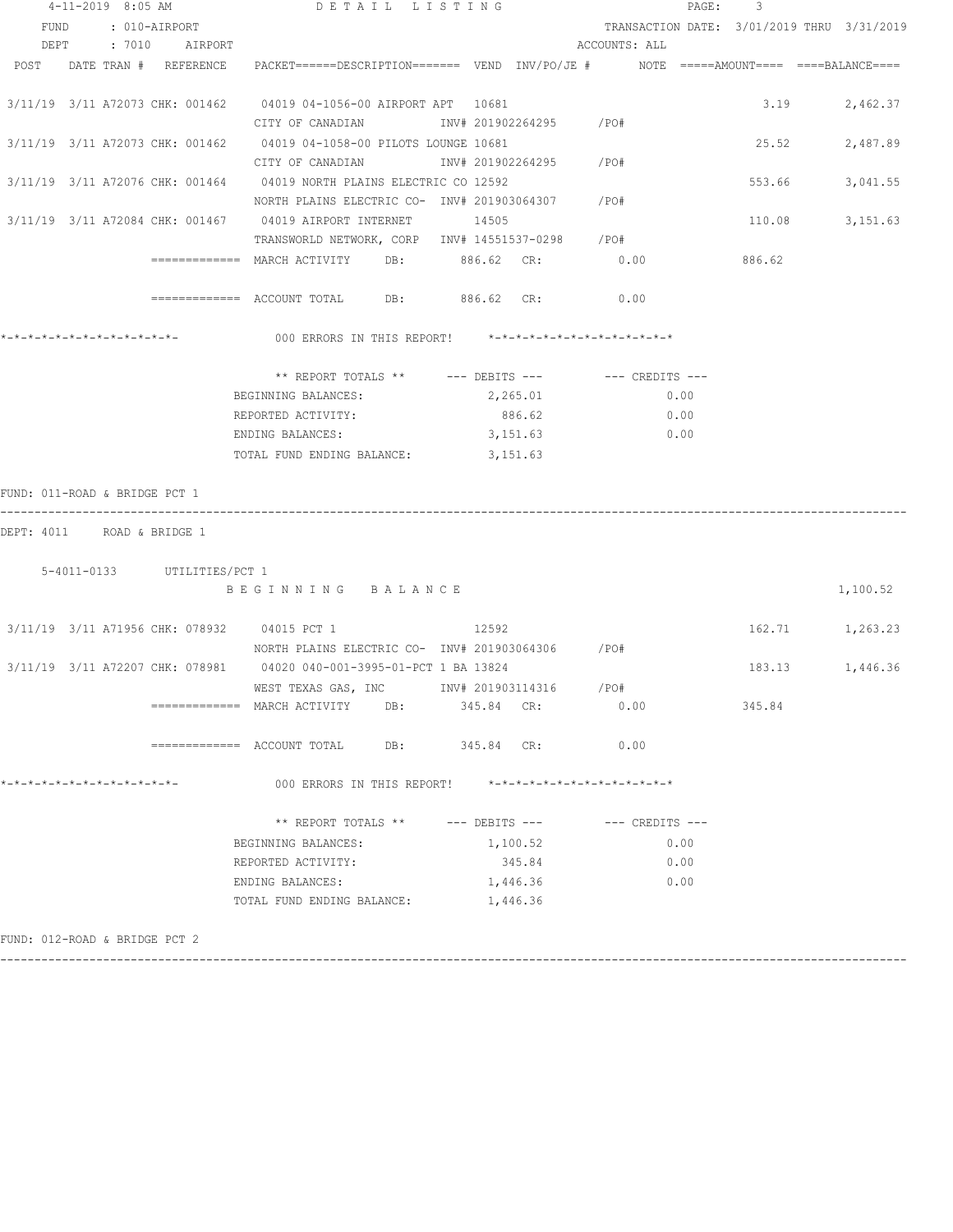| 4-11-2019 8:05 AM                                                                                               |                                                          | DETAIL LISTING                                           |        |                                                        | PAGE: 4                                    |               |
|-----------------------------------------------------------------------------------------------------------------|----------------------------------------------------------|----------------------------------------------------------|--------|--------------------------------------------------------|--------------------------------------------|---------------|
| FUND : 012-ROAD & BRIDGE PCT 2                                                                                  |                                                          |                                                          |        |                                                        | TRANSACTION DATE: 3/01/2019 THRU 3/31/2019 |               |
| DEPT : 4012 ROAD & BRIDGE 2                                                                                     |                                                          |                                                          |        | ACCOUNTS: ALL                                          |                                            |               |
| POST DATE TRAN # REFERENCE PACKET======DESCRIPTION======= VEND INV/PO/JE # NOTE =====AMOUNT==== ====BALANCE==== |                                                          |                                                          |        |                                                        |                                            |               |
|                                                                                                                 |                                                          |                                                          |        |                                                        |                                            |               |
| DEPT: 4012 ROAD & BRIDGE 2                                                                                      |                                                          |                                                          |        |                                                        |                                            |               |
| 5-4012-0133 UTILITIES/PCT 2                                                                                     |                                                          |                                                          |        |                                                        |                                            |               |
|                                                                                                                 |                                                          | BEGINNING BALANCE                                        |        |                                                        |                                            | 542.33        |
| 3/11/19 3/11 A71956 CHK: 078932 04015 PCT 2 2 12592                                                             |                                                          |                                                          |        |                                                        |                                            |               |
|                                                                                                                 |                                                          | NORTH PLAINS ELECTRIC CO- INV# 201903064306 / PO#        |        |                                                        |                                            | 182.97 725.30 |
|                                                                                                                 | ============== MARCH ACTIVITY DB: 182.97 CR: 0.00 182.97 |                                                          |        |                                                        |                                            |               |
|                                                                                                                 |                                                          |                                                          |        |                                                        |                                            |               |
|                                                                                                                 | ============ ACCOUNT TOTAL DB: 182.97 CR: 0.00           |                                                          |        |                                                        |                                            |               |
|                                                                                                                 |                                                          |                                                          |        |                                                        |                                            |               |
|                                                                                                                 |                                                          |                                                          |        |                                                        |                                            |               |
|                                                                                                                 |                                                          |                                                          |        | ** REPORT TOTALS ** $---$ DEBITS --- $---$ CREDITS --- |                                            |               |
|                                                                                                                 | BEGINNING BALANCES:                                      |                                                          | 542.33 | 0.00                                                   |                                            |               |
|                                                                                                                 | REPORTED ACTIVITY:                                       |                                                          | 182.97 | 0.00                                                   |                                            |               |
|                                                                                                                 | ENDING BALANCES:                                         |                                                          | 725.30 | 0.00                                                   |                                            |               |
|                                                                                                                 |                                                          | TOTAL FUND ENDING BALANCE: 725.30                        |        |                                                        |                                            |               |
| FUND: 013-ROAD & BRIDGE PCT 3                                                                                   |                                                          |                                                          |        |                                                        |                                            |               |
| DEPT: 4013 ROAD & BRIDGE 3                                                                                      |                                                          |                                                          |        |                                                        |                                            |               |
|                                                                                                                 |                                                          |                                                          |        |                                                        |                                            |               |
| 5-4013-0133 UTILITIES/PCT 3                                                                                     |                                                          |                                                          |        |                                                        |                                            |               |
|                                                                                                                 |                                                          | BEGINNING BALANCE                                        |        |                                                        |                                            | 636.99        |
| 3/11/19 3/11 A71956 CHK: 078932 04015 PCT 3 3/11/19 3/11 A71956 CHK: 078932                                     |                                                          |                                                          |        |                                                        |                                            | 179.48 816.47 |
|                                                                                                                 |                                                          | NORTH PLAINS ELECTRIC CO- INV# 201903064306 / PO#        |        |                                                        |                                            |               |
|                                                                                                                 | ============ MARCH ACTIVITY DB: 179.48 CR: 0.00          |                                                          |        |                                                        | 179.48                                     |               |
|                                                                                                                 |                                                          |                                                          |        |                                                        |                                            |               |
|                                                                                                                 | ============ ACCOUNT TOTAL DB: 179.48 CR: 0.00           |                                                          |        |                                                        |                                            |               |
| *-*-*-*-*-*-*-*-*-*-*-*-*-*-                                                                                    |                                                          | 000 ERRORS IN THIS REPORT! *-*-*-*-*-*-*-*-*-*-*-*-*-*-* |        |                                                        |                                            |               |
|                                                                                                                 |                                                          |                                                          |        | ** REPORT TOTALS ** --- DEBITS --- -- CREDITS ---      |                                            |               |
|                                                                                                                 | BEGINNING BALANCES:                                      |                                                          | 636.99 | 0.00                                                   |                                            |               |
|                                                                                                                 | REPORTED ACTIVITY:                                       |                                                          | 179.48 | 0.00                                                   |                                            |               |
|                                                                                                                 | ENDING BALANCES:                                         |                                                          | 816.47 | 0.00                                                   |                                            |               |
|                                                                                                                 |                                                          | TOTAL FUND ENDING BALANCE:                               | 816.47 |                                                        |                                            |               |
| FUND: 014-ROAD & BRIDGE PCT 4                                                                                   |                                                          |                                                          |        |                                                        |                                            |               |
| DEPT: 4014 ROAD & BRIDGE 4                                                                                      |                                                          |                                                          |        |                                                        |                                            |               |
|                                                                                                                 |                                                          |                                                          |        |                                                        |                                            |               |

5-4014-0133 UTILITIES/PCT 4